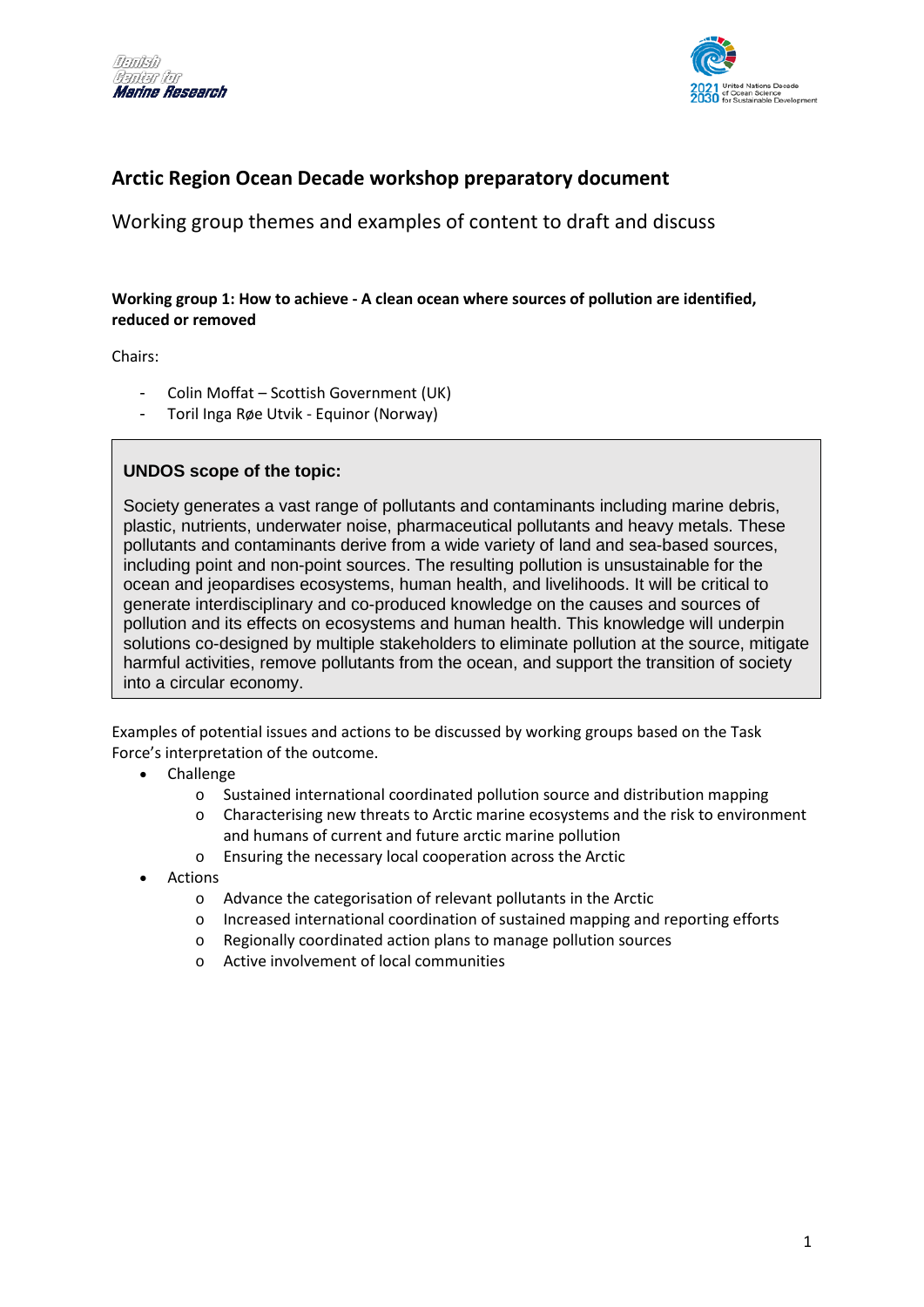



#### **Working group 2: How to achieve - A healthy and resilient ocean where marine ecosystems are understood and managed**

Chairs:

- Brendan Kelly University of Alaska Fairbanks (USA)
- Katherine Richardson University of Copenhagen (Denmark)

# **UNDOS scope of the topic:**

Degradation of marine ecosystems is accelerating due to unsustainable activities on land and in the ocean. To sustainably manage, protect or restore marine and coastal ecosystems, knowledge of these ecosystems, and their reactions to multiple stressors, needs to be enhanced. This is particularly true where multiple human stressors interact with climate change, including acidification and temperature increase. Such knowledge is critical to developing tools to implement management frameworks that build resilience and avoid ecological tipping points, and thus ensure ecosystem functioning and continued delivery of ecosystem services for the health and wellbeing of society and the planet as a whole.

- Challenge
	- o Understand the effects of multiple stressors on arctic marine ecosystems
	- o Understand what solutions will be best to protect, monitor, manage and restore ecosystems and their biodiversity
	- o Ensuring that progress also benefits local Arctic communities
- **Actions** 
	- o Identification of the key stressors at key locations, their temporal variability and their source(s)
	- o Study of the impacts on biodiversity and function, resulting from exposure to multiple stressors
	- o Improved understanding of the impacts of multiple stressors on marine ecosystem services, in particular climate change
	- o Development of marine spatial planning initiatives, marine protected areas and ecosystem-based management practices towards good Arctic ocean stewardship
	- o Initiate internationally coordinated habitat restoration or protection initiatives.
	- Identification of the state, functioning and value of Arctic marine geosystems, including diversity and heritage in relation to designation of marine protected areas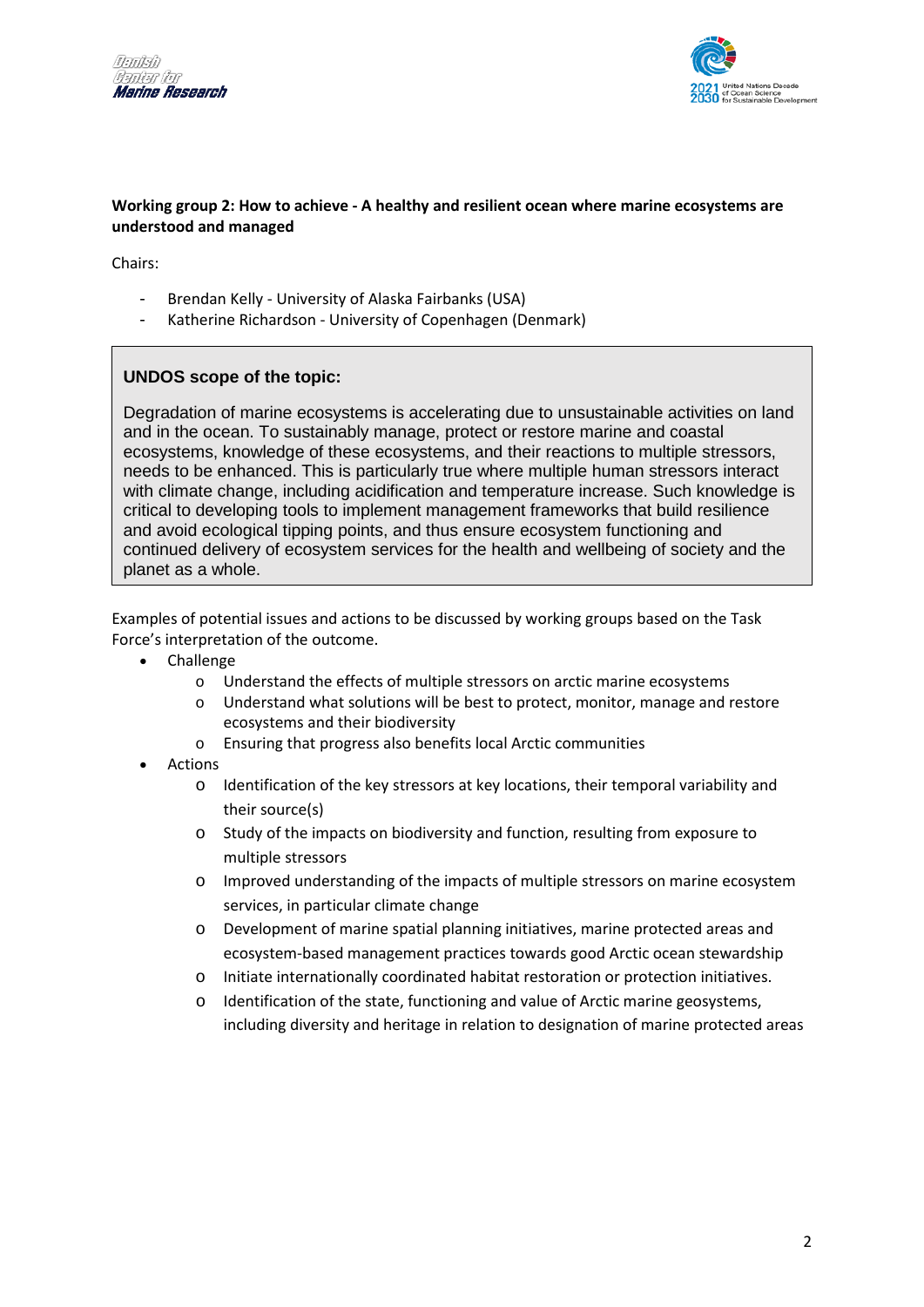



### **Working group 3: How to achieve - A productive ocean supporting sustainable food supply and a sustainable ocean economy.**

Chairs:

- Anne Christine Brusendorff ICES (International)
- Henry Huntington The Ocean Conservancy (USA)

# **UNDOS scope of the topic:**

The ocean will be a foundation for future global economic development and human wellbeing, including assuring food security and secure livelihoods for hundreds of millions of the world's poorest people. Knowledge and tools to support the recovery of wild fish stocks, deploy sustainable fisheries practices, and support the sustainable expansion of aquaculture, while protecting essential biodiversity and ecosystems, will be essential. The ocean also provides critical goods and services to a wide range of established and emerging industries including extractive industries, energy, tourism, transport and pharmaceutical industries. Each of these sectors has specific needs in terms of increased knowledge, and support to innovation, technological development and decision support tools to minimise risk, avoid lasting harm, and optimise their contribution to the development of a sustainable ocean economy.

- Challenge
	- o Predicting the potential future opportunities for a sustainable blue Arctic economy
	- o Ensuring that progress also benefits local Arctic communities
	- o Ensure long-term food security in the Arctic
	- o Developing a model for sustainable management of marine resources, which is supported by local stakeholders
	- o Future needs for marine-geological resources that are essential for a sustainable economic development, e.g. quartz sand, critical minerals such as REE's
- Action
	- o Assess current and future exploitation potential of wild fish/seafood stocks and aquaculture in the Arctic
	- o Identify main challenges and solutions for increasing or managing different types of sustainable tourism, offshore renewable energy or extractive industries
	- o Development of geodiversity variables and operational indicators to assess the pressure impact on Arctic marine geosystems and ecosystems, and to support sustainable planning and management of resources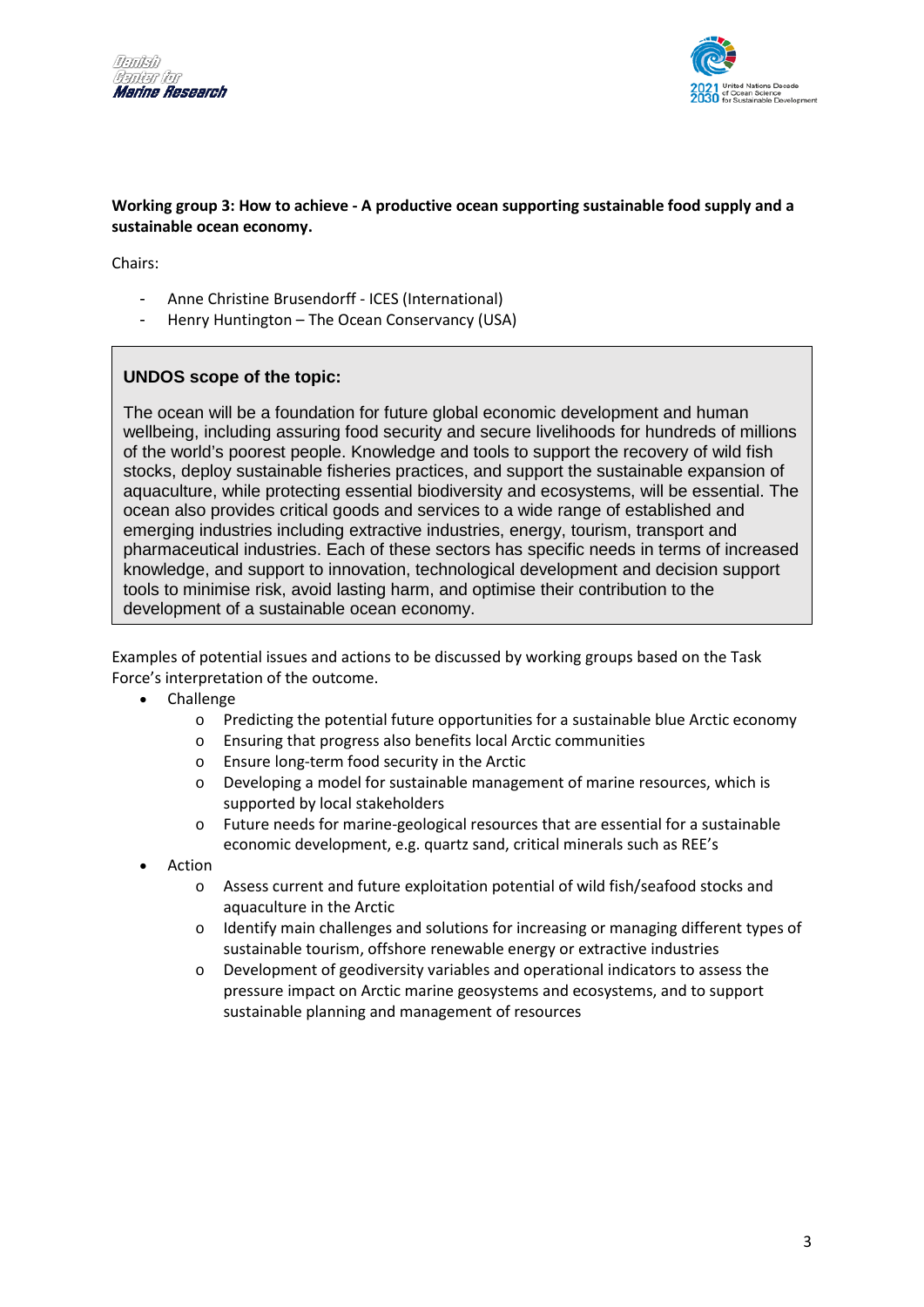



#### **Working group 4: How to achieve - A predicted ocean where society understands and can respond to changing ocean conditions**

Chairs:

- Sandy Starkweather NOAA (USA)
- Mark Payne Technical University of Denmark (Denmark)

# **UNDOS scope of the topic:**

The vast volume of the ocean is neither adequately mapped or observed, nor is it fully understood. Exploration and understanding of the changing ocean including its physical, chemical and biological components and interactions with the atmosphere and cryosphere is essential, particularly under a changing climate. Such knowledge is required from the land-sea interface along the world's coasts to the open ocean, and from the surface to the deep ocean seabed. It needs to include past, current and future ocean conditions. More relevant and integrated understanding and ultimately prediction of ocean ecosystems and their responses and interactions will underpin the implementation of ocean management that is dynamic and adaptive to a changing environment and changing uses of the ocean.

- Challenge
	- o The Arctic marine environment is inadequately mapped, observed, and poorly understood
	- o Climate change impacts on established and emerging maritime industries
	- o Enabling Arctic local communities to respond adequately to increasing levels of ecosystem change
- **Action** 
	- o Establish commitment for and develop a coordinated sustained Arctic marine observation program encompassing biotic, abiotic, industrial and socio-economic parameters
	- o Strengthen capacity for prediction of arctic marine ecosystems and their responses and interactions
	- o Develop processes inclusive of Indigenous knowledge and highly local needs
	- o Identifying the potential impacts of Arctic change on established and emerging maritime industries and how to address them, e.g. opening of new Arctic shipping routes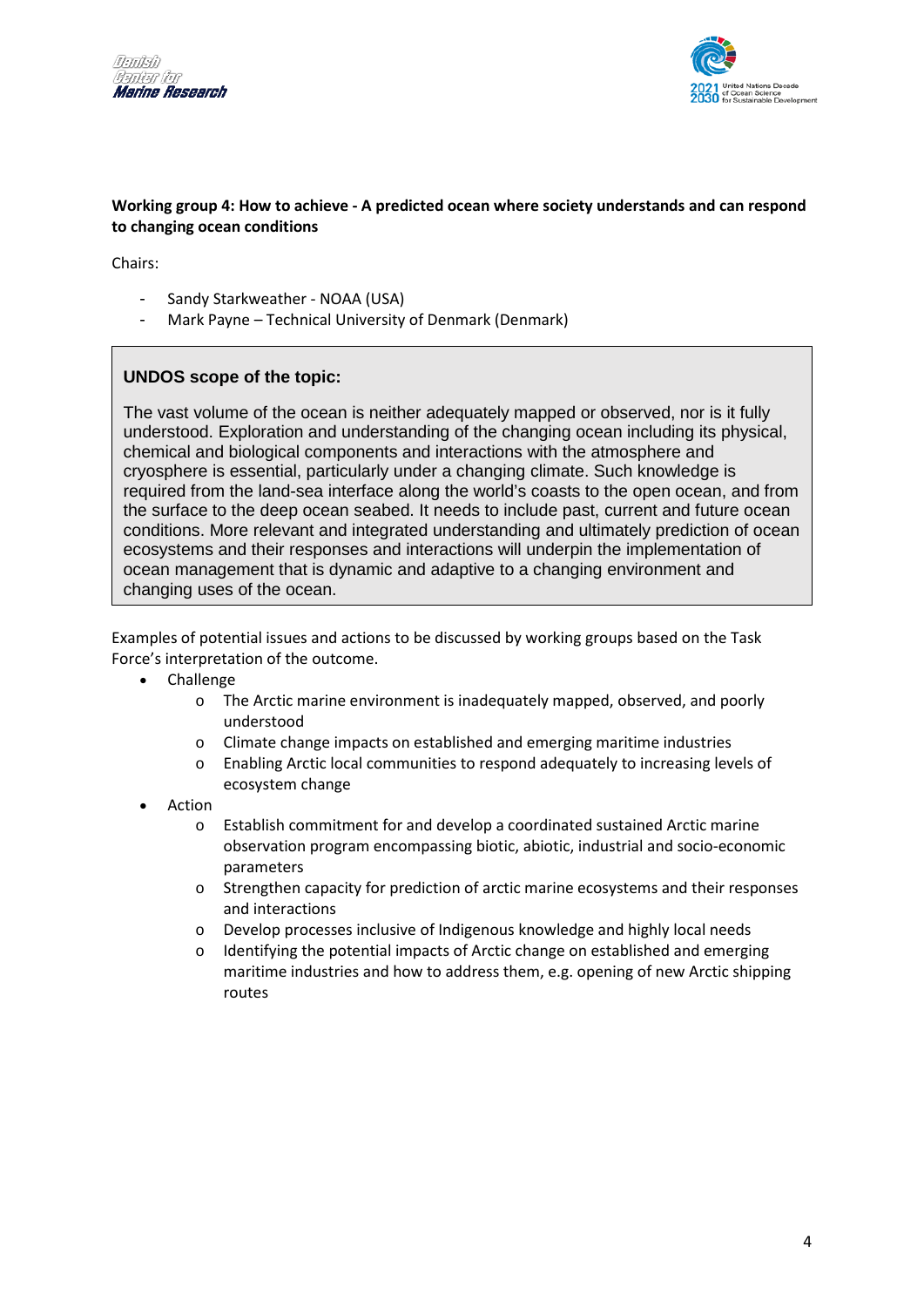



### **Working group 5: How to achieve - A safe ocean where life and livelihoods are protected from ocean-related hazards**

Chairs:

- Matthew Owen Geological Survey of Denmark and Greenland (Denmark)
- Lena Holm Saxtoft SKULD (Denmark)

# **UNDOS scope of the topic:**

Both geophysical and human induced hazards create devastating, cascading and unsustainable impacts for coastal communities, ecosystems, and economies. The changing frequency and/or intensity of weather- and climate-related hazards is exacerbating these risks. Mechanisms and processes for assessing the risk, mitigating, forecasting and warning of these hazards and formulating adaptive responses are required to reduce short- and longer-term risks on land and at sea. Higher density ocean data and improved forecast systems—including those related to sea level, marine weather and climate are needed from near real time through decadal scales. When these enhancements are linked to education, outreach, and communication, they will empower policy and decision-making and mainstream individual and community resilience.

- **Challenge** 
	- o To identify and quantify current and future threats to coastal Arctic communities, and develop mitigation and forecasting approaches
	- o Ensuring safe shipping in increasingly ice free waters
- Action
	- o Establish the need for coordinated early warning systems for marine, incl. geohazards
	- o Development of a coordinated Arctic Ocean Observation System, covering key societal, environmental and industrial priorities
	- o Understanding present gaps and needs in shipping safety and SAR coverage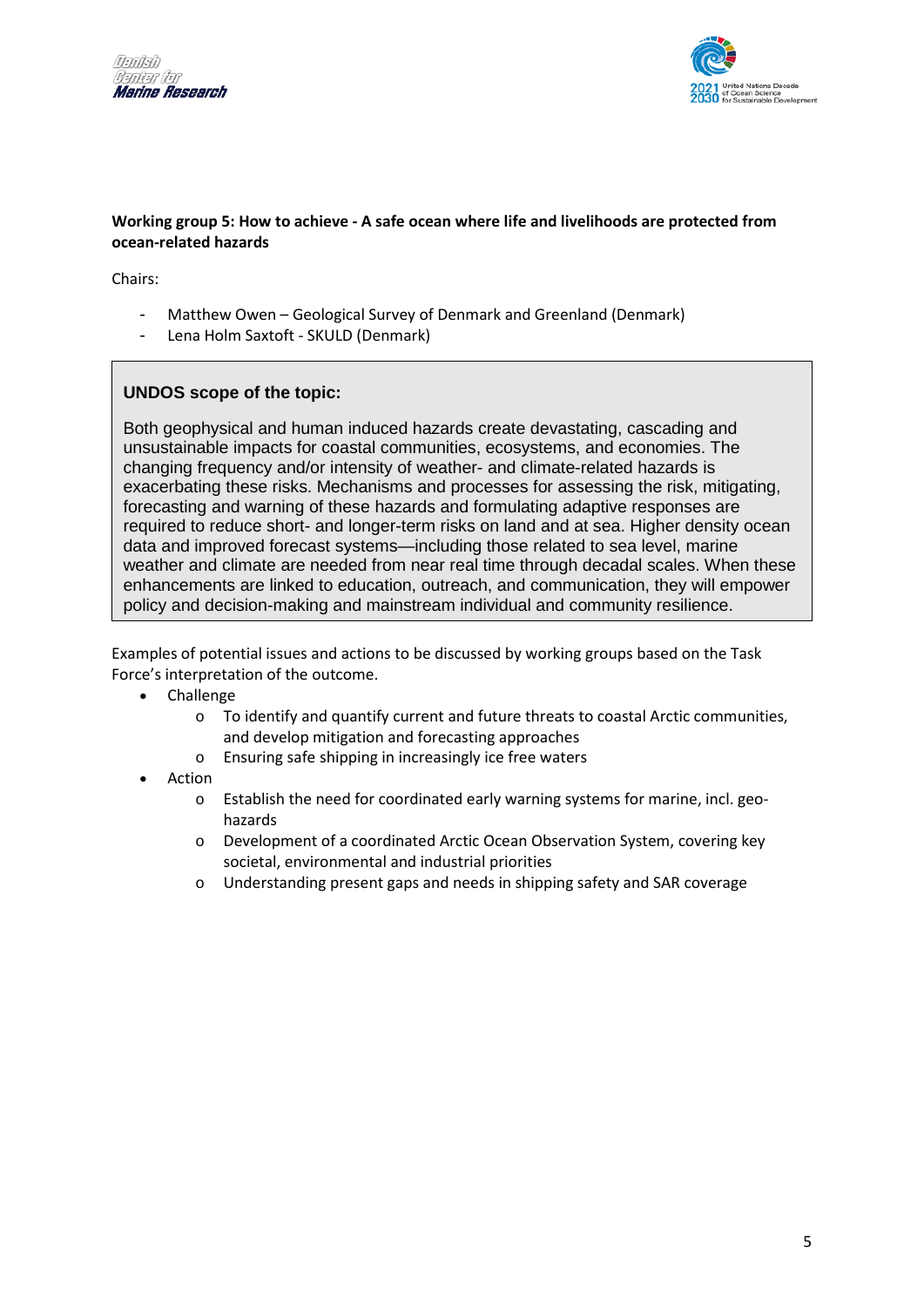



#### **Working group 6: How to achieve - An accessible ocean with open and equitable access to data, information and technology and innovation.**

Chairs:

- Nicole Biebow Alfred Wegener Institute (Germany)
- Molly McCammon Alaska Ocean Observing System (USA)

# **UNDOS scope of the topic:**

Inequalities in ocean science capacity and capabilities need to be eradicated through simultaneously improving access to data, knowledge, and technology, and by increasing skills and opportunities to engage in data collection, knowledge generation and technological development. Increased dissemination of relevant ocean knowledge to the scientific community, governments, business and industry, and the public through relevant and accessible products will improve management, innovation and decisionmaking contributing to societal goals of sustainable development.

- Challenge
	- o To optimise transnational sharing of data and infrastructure relevant for Arctic marine communities, research and development
	- o Development of enabling technologies capable of being used consistently in Arctic environments
	- $\circ$  To ensure access to data, information and products across wide range of internet and bandwidth capacity
- **Action** 
	- o Identification of key data, with high demand across sectors
	- o Development of a system for a higher degree of open access to Arctic data and infrastructure and sharing of best practices
	- o Partnerships on the development of key high demand technology needed in the Arctic for the Blue Economy
	- $\circ$  Development of a system capable of disseminating data products identified as key priorities in other working groups, including those of an integrated Arctic Observing System